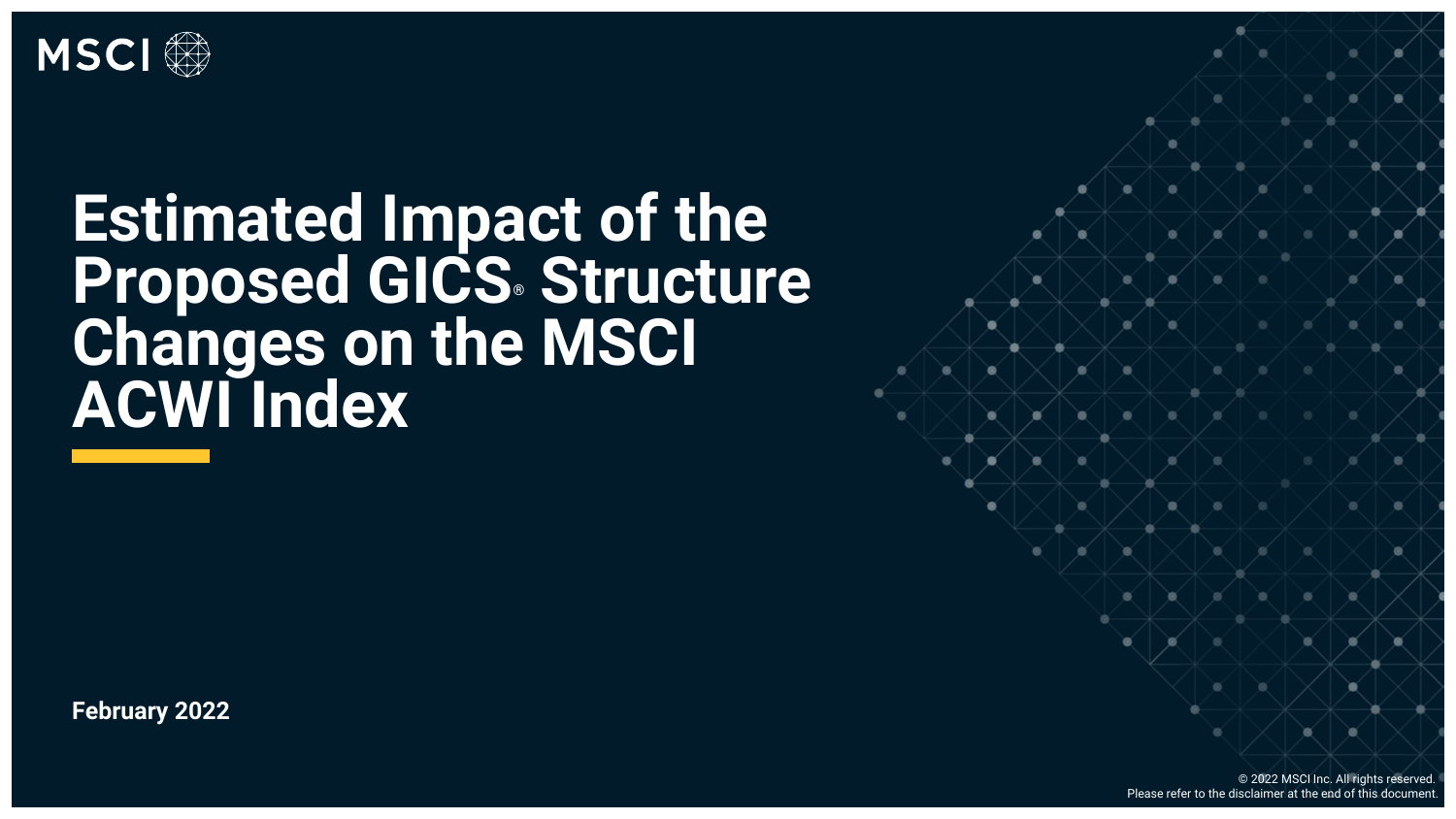## **Background on the ongoing 2021 GICS Consultation**

- MSCI and S&P Dow Jones Indices (S&P DJI) are consulting with members of the investment community on potential changes to the GICS structure in 2022.
- Key highlights of this pending consultation are potential changes to the classification of renewable energy companies and retailers within the GICS framework. In addition, the consultation covers potential changes for Data Processing & Outsourced Services, Banks and Thrifts & Mortgage Finance, REITs, Transportation, and an update in the GICS definition for cannabis.
- Full details of these proposals can be found in the "Consultation on Potential Changes to the Global Industry Classification Standard (GICS®) Structure in 2022" document accessible on MSCI's website at [www.msci.com/index-consultations.](http://www.msci.com/index-consultations)
- The consultation began on October 18, 2021 and ends on February 18, 2022.
- Final changes to the GICS structure are expected to be announced by March 2022 with an expected GICS Direct implementation date in March 2023.
- Further information regarding MSCI proforma indices and index implementation timeline will be announced after the final changes to the GICS Structure have been announced.
- The consultation may or may not result in any changes to the GICS structure.

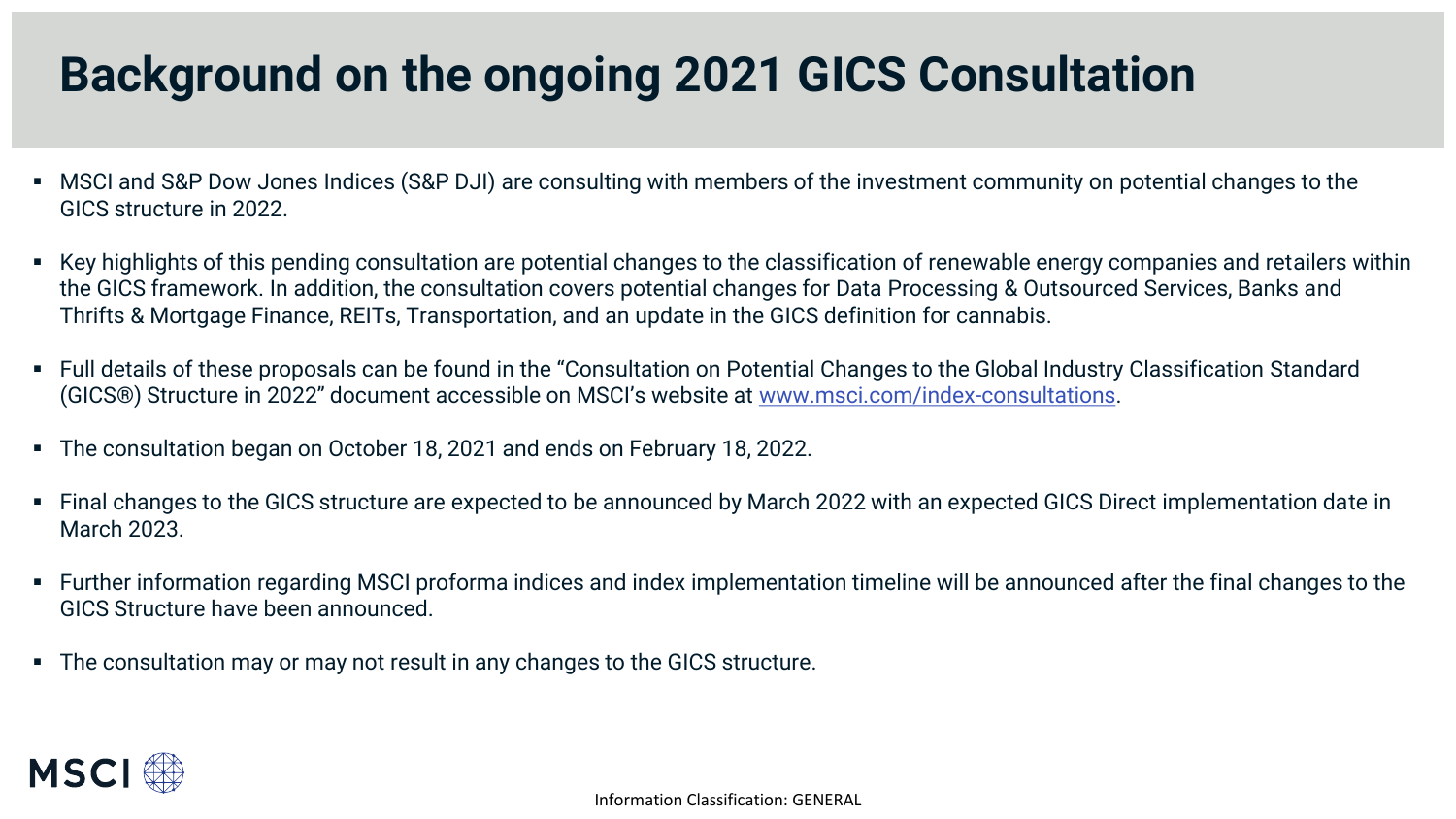### **Summary of topics for the 2021 GICS Consultation**

|   | S. No. Topic                                                      | <b>Summary</b>                                                                                                                                                                                                                                                                                                                                                                                                                                                                                                           |
|---|-------------------------------------------------------------------|--------------------------------------------------------------------------------------------------------------------------------------------------------------------------------------------------------------------------------------------------------------------------------------------------------------------------------------------------------------------------------------------------------------------------------------------------------------------------------------------------------------------------|
| 1 | <b>Classification of Renewable Energy</b>                         | Consolidate all 'Energy' producers and related equipment & service providers under the<br>Energy Sector. This includes producers of non-renewable energy such as oil, gas, thermal coal<br>and electricity from non-renewable sources as well as generators of electricity from<br>renewable sources. This enables a distinction between 'energy generation' and 'energy<br>distribution to end users' and consolidates renewable energy generation and renewable<br>energy equipment companies under the Energy Sector. |
| 2 | <b>Classification of Retailers</b>                                | Discontinue the Internet & Direct Marketing Retail Sub-Industry and consolidate various<br>retail formats spread across the Consumer Discretionary and Consumer Staples Sectors.                                                                                                                                                                                                                                                                                                                                         |
| 3 | Classification of Data Processing &<br><b>Outsourced Services</b> | Discontinue the Data Processing & Outsourced Services Sub-Industry from the Information<br>Technology Sector and move it to the Industrials Sector. In addition, reclassify transaction<br>and payment processing companies from the Information Technology Sector to the Financials<br>Sector.                                                                                                                                                                                                                          |
| 4 | Classification of Banks and Thrifts &<br><b>Mortgage Finance</b>  | Consolidate Diversified Banks, Regional Banks and Thrifts/Saving Banks into one Sub-Industry<br>and reclassify Mortgage Finance from Banks to the Financial Services Industry Group.                                                                                                                                                                                                                                                                                                                                     |
| 5 | <b>Classification of REITs</b>                                    | Introduce more granularity to Equity REITs.                                                                                                                                                                                                                                                                                                                                                                                                                                                                              |
| 6 | <b>Classification of Transportation</b>                           | Redefine the Trucking Sub-Industry and create one new Sub-Industry called Passenger<br>Ground Transportation.                                                                                                                                                                                                                                                                                                                                                                                                            |
| 7 | Update to GICS definition: Classification of<br>Cannabis          | Update the definition of Pharmaceuticals to include companies primarily manufacturing<br>cannabis-based drugs used to treat diseases. Pharmaceuticals will exclude manufacturers of<br>other cannabis-based products classified based on their end-use.                                                                                                                                                                                                                                                                  |

On January 21, 2022, MSCI and S&P DJI announced proforma classifications for a select list of companies potentially impacted by the proposals in the ongoing GICS consultation, with market capitalization above USD \$2 billion.

Please note that the proforma classifications should only be used for preliminary analysis and should not be considered as final classifications even if the proposals are ultimately adopted.

Based on this list, an estimated impact on MSCI ACWI Sectoral Indexes are presented in next slides

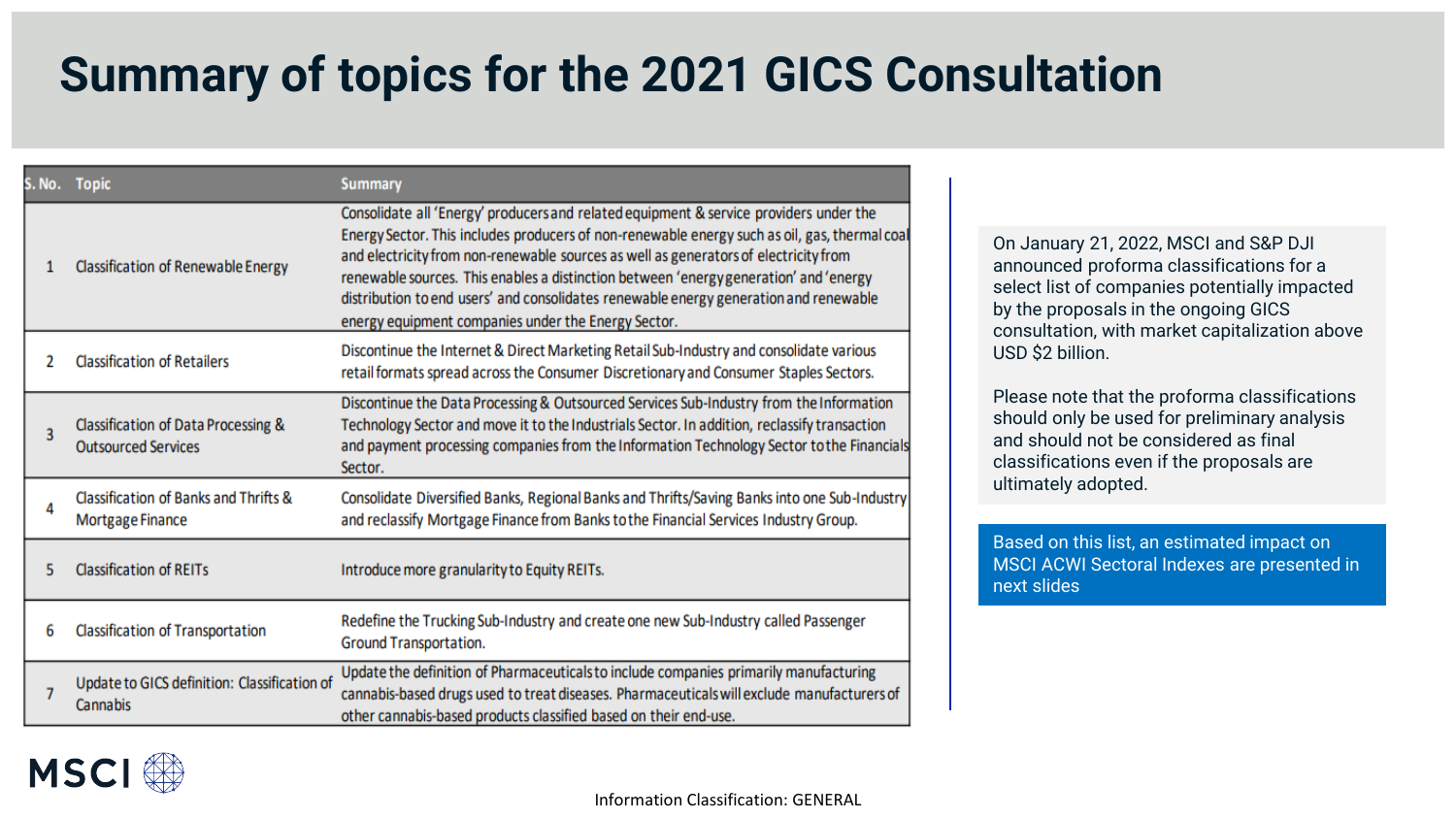#### **Estimated Impact: MSCI ACWI Sectoral Indexes**

• Sector indexes based on the MSCI Global Investable Market Indexes (GIMI) covering the Consumer Discretionary, Consumer Staples, Energy, Financials, Industrials, Information Technology, and Utilities potentially impacted by the proposed GICS changes.

#### **Additions to and deletions from sector Indexes based on the MSCI ACWI Index One-way Index Turnover for**

|                  |                                                   | <b>Additions</b>         |                    |                                         |                                   |                          |                                         |                          |              |                                            |
|------------------|---------------------------------------------------|--------------------------|--------------------|-----------------------------------------|-----------------------------------|--------------------------|-----------------------------------------|--------------------------|--------------|--------------------------------------------|
|                  | <b>MSCI ACWI Sector Index</b>                     | <b>Energy</b>            | <b>Industrials</b> | <b>Consumer</b><br><b>Discretionary</b> | <b>Consumer</b><br><b>Staples</b> | <b>Financials</b>        | <b>Information</b><br><b>Technology</b> | <b>Utilities</b>         | <b>Total</b> | <b>Weight of Deletions</b><br>in MSCI ACWI |
|                  | <b>Energy</b>                                     | $\overline{\phantom{0}}$ | ٠                  |                                         | $\overline{\phantom{a}}$          |                          |                                         | $\overline{\phantom{a}}$ | ٠            |                                            |
|                  | <b>Industrials</b>                                | 12                       | ÷,                 |                                         | $\tilde{\phantom{a}}$             | $\overline{\phantom{0}}$ | ٠                                       | $\overline{\phantom{a}}$ | 12           | 0.11%                                      |
|                  | <b>Consumer Discretionary</b>                     | $\overline{\phantom{0}}$ | 1                  |                                         | 4                                 | $\overline{\phantom{a}}$ |                                         | $\overline{\phantom{a}}$ | 5            | 0.31%                                      |
| <b>Deletions</b> | <b>Consumer Staples</b>                           |                          | ٠                  |                                         | ٠                                 |                          |                                         |                          | ٠            |                                            |
|                  | <b>Financials</b>                                 | ٠                        | ٠                  |                                         | ٠                                 | $\overline{\phantom{0}}$ |                                         | $\overline{\phantom{a}}$ | ٠            |                                            |
|                  | <b>Information Technology</b>                     | 12                       | 5                  | $\overline{2}$                          | $\overline{\phantom{a}}$          | 18                       |                                         | $\overline{\phantom{a}}$ | 37           | 2.11%                                      |
|                  | <b>Utilities</b>                                  | 33                       | ٠                  |                                         | $\overline{\phantom{a}}$          | $\overline{\phantom{0}}$ |                                         | $\overline{\phantom{a}}$ | 33           | 0.20%                                      |
|                  | <b>Total</b>                                      | 57                       | 6                  | $\overline{2}$                          | $\overline{4}$                    | 18                       |                                         |                          |              |                                            |
|                  | <b>Weight of Additions in</b><br><b>MSCI ACWI</b> | 0.41%                    | 0.26%              | 0.05%                                   | 0.30%                             | 1.71%                    |                                         |                          |              |                                            |

#### **MSCI ACWI Sector Indexes**

| <b>Sector Index</b>           | One-way Index<br><b>Turnover</b> |
|-------------------------------|----------------------------------|
| <b>Energy</b>                 | 10.76%                           |
| <b>Industrials</b>            | 2.69%                            |
| <b>Consumer Discretionary</b> | 2.37%                            |
| <b>Consumer Staples</b>       | 4.35%                            |
| <b>Financials</b>             | 10.92%                           |
| <b>Information Technology</b> | 8.94%                            |
| <b>Iltilities</b>             | 7.57%                            |



Further information regarding estimated changes in other indexes, proforma indexes and index implementation will be communicated in due course after the final GICS structure has been announced. Simulations as of December 1, 2021, based on the selected list of companies potentially impacted by the proposals in the ongoing GICS consultation. Full details of the GICS change proposals can be found in the Consultation on Potential Changes to the Global Industry Classification Standard (GICS®) Structure in 2022 document accessible on MSCI's website at www.msci.com/index-consultations. Please see the disclosure at the end of this document regarding simulated and back tested data.

Information Classification: GENERAL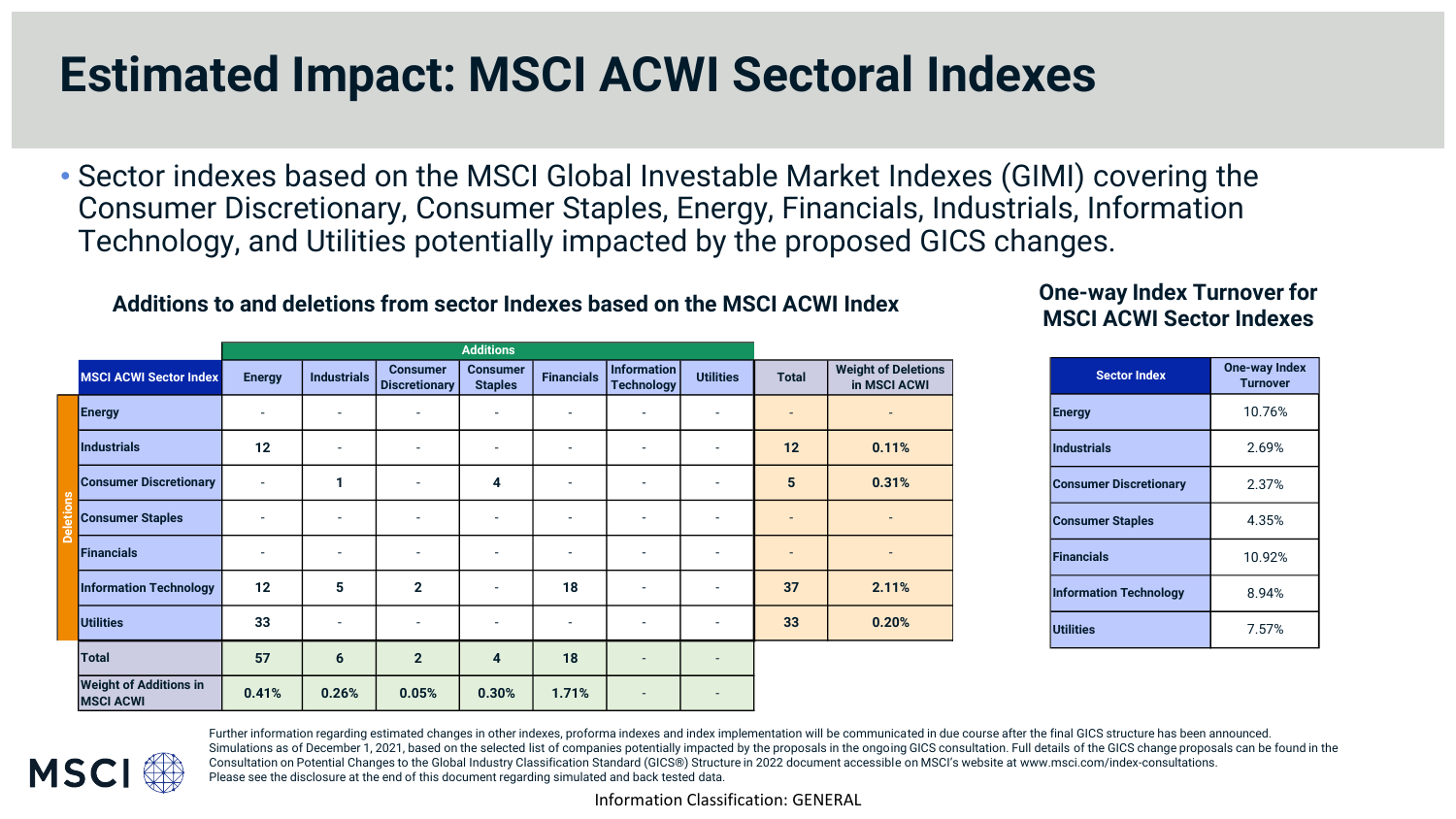#### **Estimated Impact: MSCI ACWI Index**



#### **Current and Estimated Pro Forma Sector Weights for the MSCI ACWI Index1**



1) Further information regarding estimated changes in other indexes, proforma indexes and index implementation will be communicated in due course after the final GICS structure has been announced. Simulations as of December 1, 2021, based on the selected list of companies potentially impacted by the proposals in the ongoing GICS consultation. Full details of the GICS change proposals can be found in the Consultation on Potential Changes to the Global Industry Classification Standard (GICS®) Structure in 2022 document accessible on MSCI's website at www.msci.com/index-consultations. Please see the disclosure at the end of this document regarding simulated and back tested data.

Information Classification: GENERAL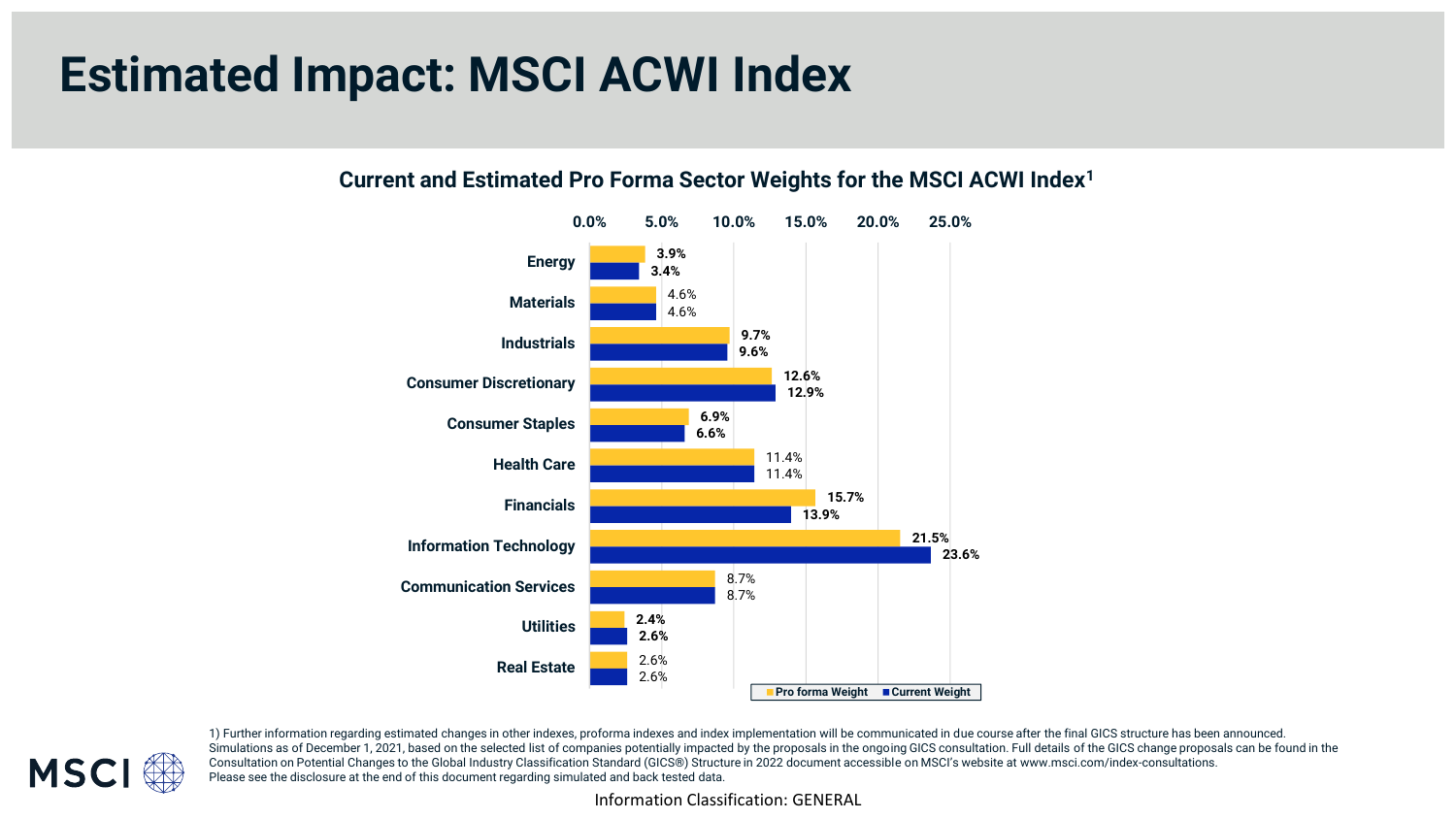#### **Contact Us**

| <b>AMERICAS</b>                                       |                                |              | <b>EUROPE, MIDDLE EAST &amp; AFRICA</b> | <b>ASIA PACIFIC</b> |                              |  |
|-------------------------------------------------------|--------------------------------|--------------|-----------------------------------------|---------------------|------------------------------|--|
| Americas                                              | +1 888 588 4567 *              |              | Cape Town + 27 21 673 0100              |                     | China North 10800 852 1032 * |  |
| Atlanta                                               | + 1 404 551 3212               | Frankfurt    | +49 69 133 859 00                       |                     | China South 10800 152 1032 * |  |
| <b>Boston</b>                                         | + 1 617 532 0920               | Geneva       | +41 22 817 9777                         |                     | Hong Kong + 852 2844 9333    |  |
| Chicago                                               | + 1 312 675 0545               | London       | +44 20 7618 2222                        | Mumbai              | + 91 22 6784 9160            |  |
| Monterrey                                             | +52 81 1253 4020               | <b>Milan</b> | +39 02 5849 0415                        | Seoul               | 00798 8521 3392 *            |  |
| New York                                              | +1 212 804 3901                | Paris        | 0800 91 59 17 *                         | Singapore           | 800 852 3749 *               |  |
|                                                       | San Francisco + 1 415 836 8800 |              |                                         | Sydney              | + 61 2 9033 9333             |  |
| São Paulo                                             | + 55 11 3706 1360              |              |                                         | Taipei              | 008 0112 7513 *              |  |
| Toronto                                               | + 1 416 628 1007               |              |                                         | <b>Thailand</b>     | 0018 0015 6207 7181 *        |  |
| $* =$ toll free<br>msci.com<br>clientservice@msci.com | esgclientservice@msci.com      |              |                                         | Tokyo               | +81 3 5290 1555              |  |



The process for submitting a formal index complaint can be found on the index regulation page of MSCI's website at:<br>[https://www.msci.com/index-regulation.](https://www.msci.com/index-regulation)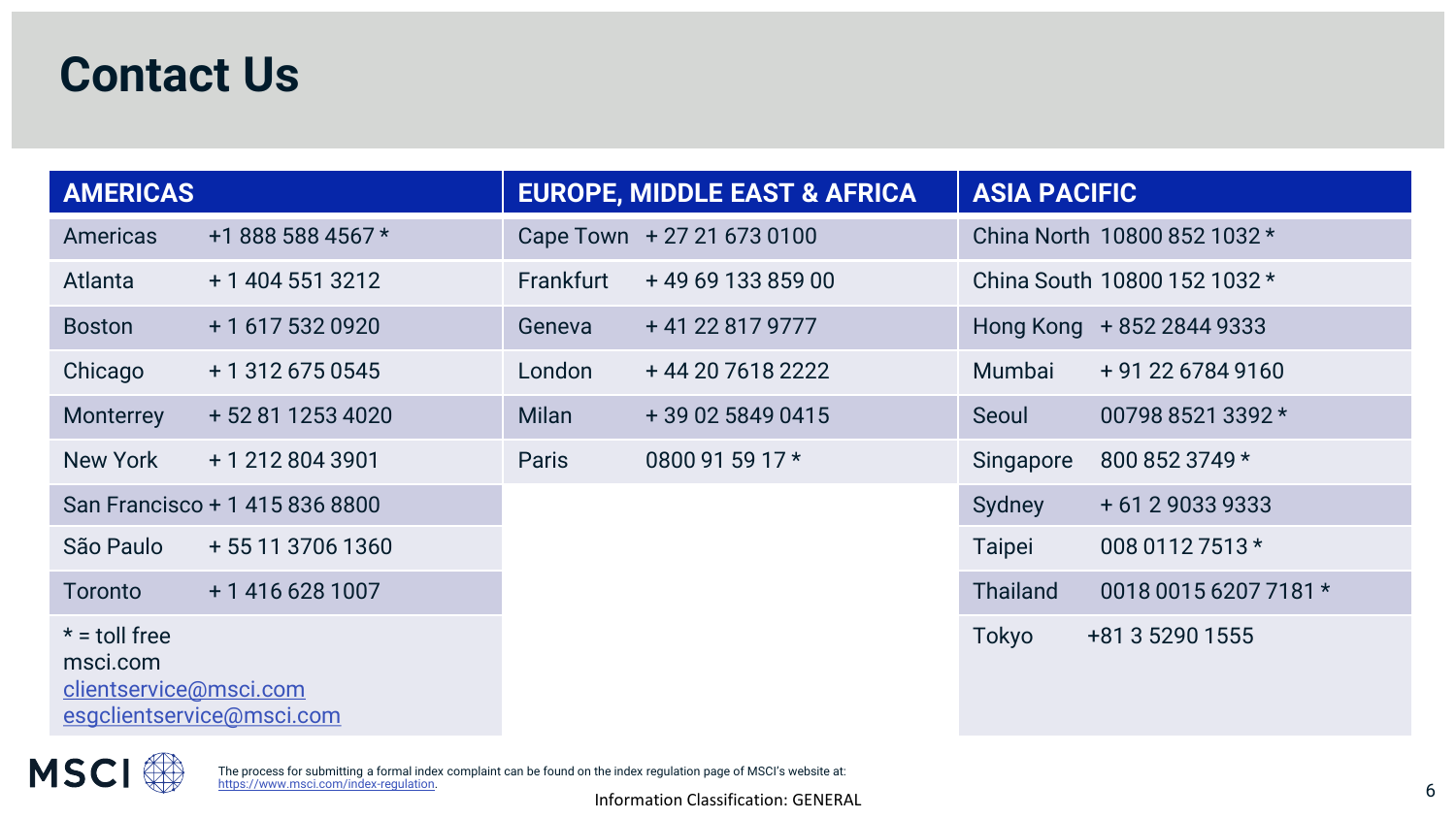#### **About MSCI**

MSCI is a leading provider of critical decision support tools and services for the global investment community. With over 50 years of expertise in research, data and technology, we power better investment decisions by enabling clients to understand and analyze key drivers of risk and return and confidently build more effective portfolios. We create industry-leading research-enhanced solutions that clients use to gain insight into and improve transparency across the investment process. To learn more, please visit [www.msci.com.](http://www.msci.com/)